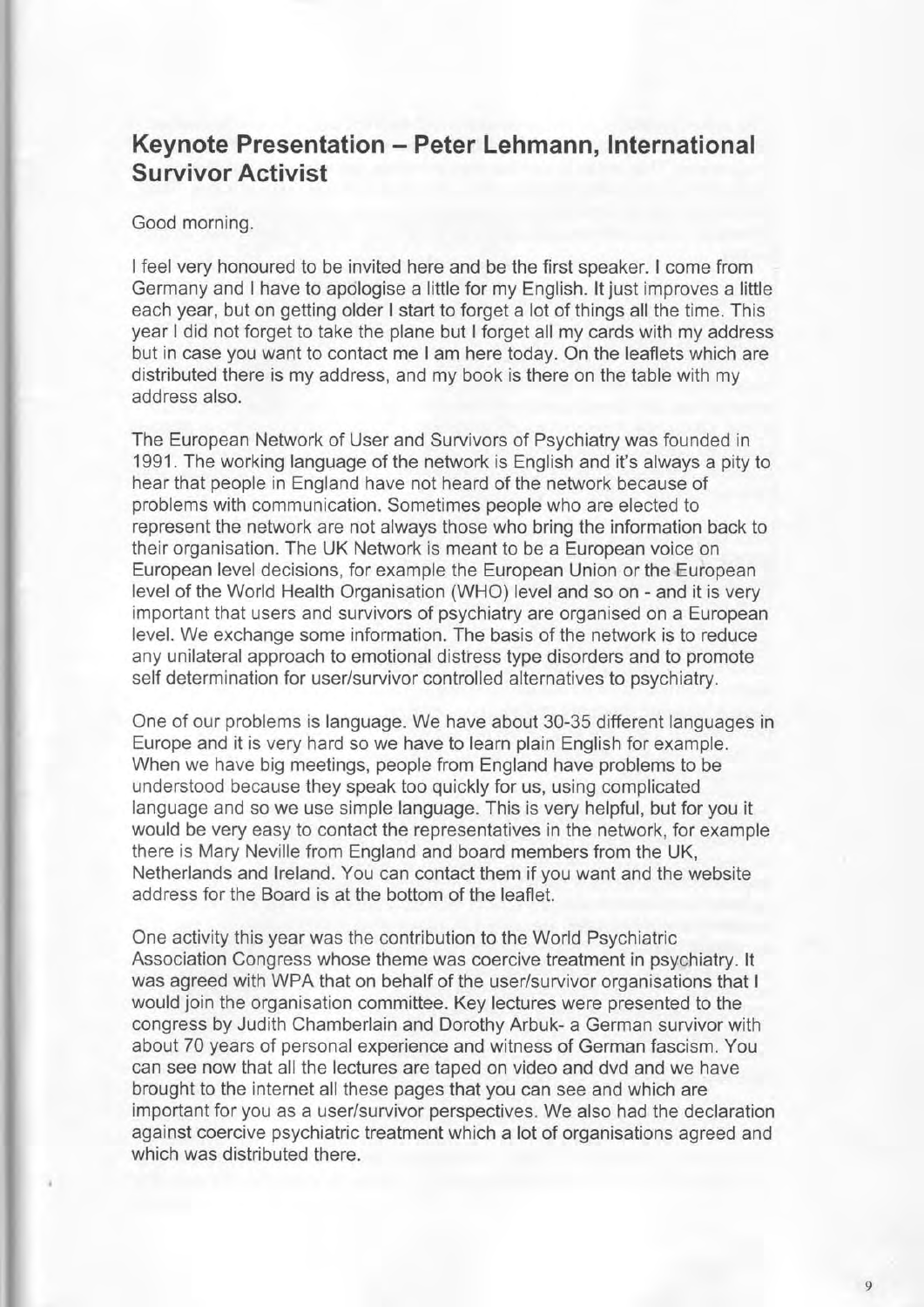This action project against harassment and discrimination links with another activity on a European level within the framework of the community action programme. This seeks to combat discrimination together with MIND from England, mental health Europe and a lot of user survivor organisations. This made proposals to combat harassment which were presented to the European Union and you can read about it at the web address shown on the leaflet.

Another activity of the European network was participation at this conference on the future of mental health promotion and mental health care. Three main topics were accepted by WHO and the European commission to create a common strategy - developing innovative and comprehensive new policies in consultation with users, development of non stigmatising and self help approaches, and development of mental health legislation based on human rights. Of course, it doesn't mean anything until other organisations in different countries start to create pressure and refer to this paper. I mention it here, because sometimes the national organisations don't spread information about new successes on the European level.

Alternatives beyond psychiatry is the book which tackles all the topics which people are experts in this field address all the time. Over 30 years these are the questions that are regularly asked. The telephone rings: where can I help? How can I get medical help? How can I get help for a relative or friend in need? How can I protect myself from invasive treatment? What are the alternatives to psychiatry? How can I get involved in raising alternatives? Assuming psychiatry will be abolished, what can I do instead? I don't want to spend too much time on the book. There are some on the table and you can have a look and there are leaflets in your folder. I have been invited here to promote it. lf there are any media people who write reviews for a small papers or magazines, you are kindly invited to review and you can have a review copy and this book.

One topic of the book is about Recovery. There is no German term for recovery. There is a huge tension in this term. You can understand it as recovering from a mental illness, reduction of symptoms or a cure with psychotic drugs, or as a statement of regaining freedom after leaving the psychiatric system. There are now in Germany books from psychiatrists speaking about recovery, supported by pharmaceutical companies. They are supported by people speaking about recovery through administration of psychotic drugs. So this important topic has been spoilt by big pharmaceutical companies. You can have a wonderful life again and so it is a big change and a big topic spoiled destroyed by big pharma. But you are starting the discussion here.

Thank you very much for your time.